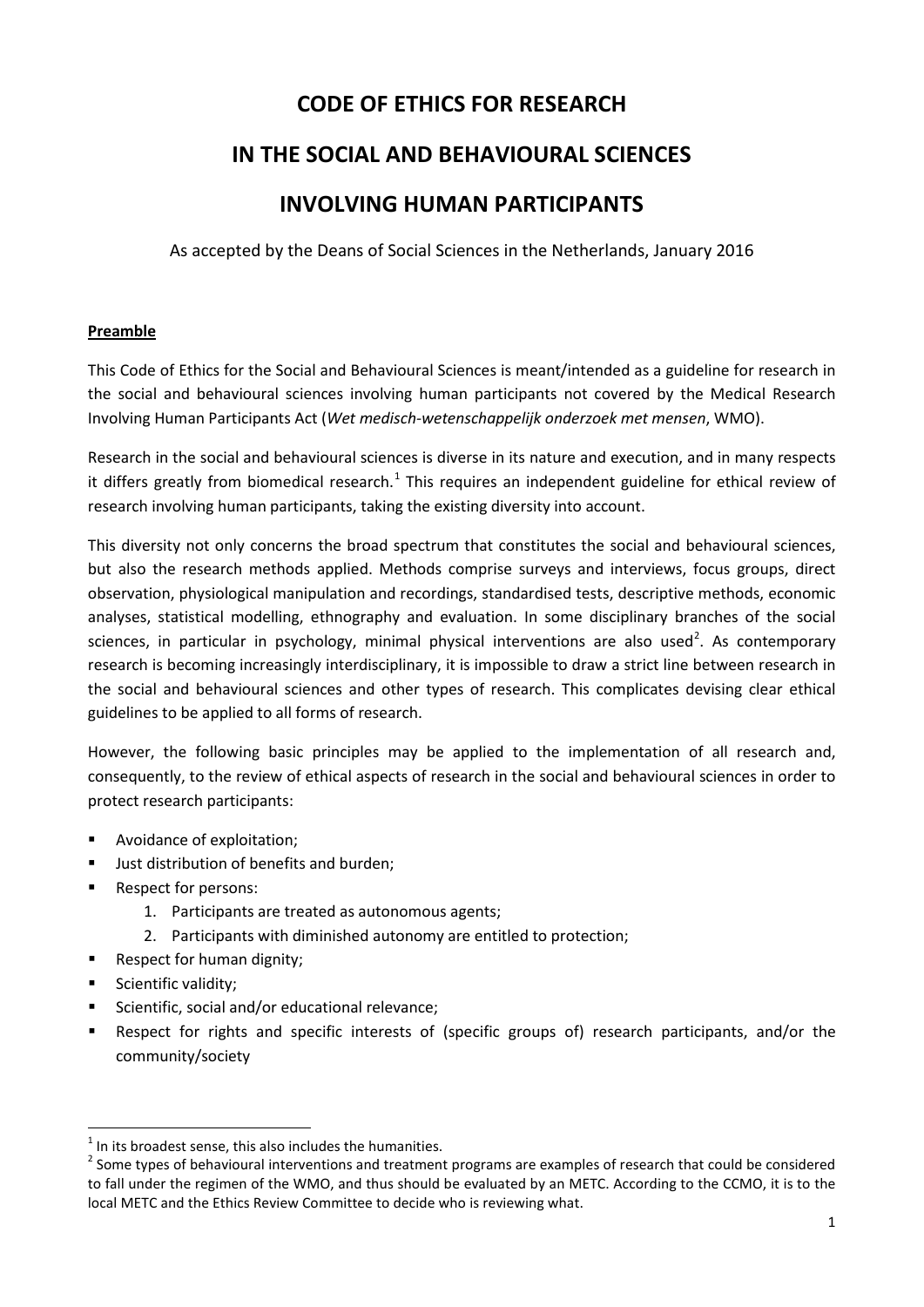These ethical principles may be operationalised by translating them into tools and procedures that can vary, depending on the field and context of the research.

For the researcher this means:

- S/he is expected to demonstrate awareness of the ethical issues raised by the methodology in his/her research, and to describe the measures taken to address these issues appropriately;
- S/he must address all relevant ethical issues e.g. informed consent, incidental findings, data protection, privacy issues, comprehension of the information provided, voluntariness, assessment of risks and benefits (nature and scope) and selection of participants. Also a proper assessment is required of the potential risks (for individuals and communities/society alike), and a plan is needed to minimise potential harm;
- S/he must evaluate the potential harm with respect to the scientific, social and educational relevance of the research;
- S/he publishes, communicates and/or teaches on the research findings in such a way, that different audiences are being informed in an appropriate manner, that is, in line with the corrects standards for the type of publication/communication and with ample account for the capacities of the intended audience.

## **A. GENERAL.**

- 1. All Institutes<sup>[3](#page-1-0)</sup> of Social and Behavioural Sciences at Dutch Universities should in principle comply with the guidelines below. If an Institute decides to divert from these guidelines, the Institute must be able to explain why this has been decided.
- 2. Research in the social and behavioural sciences involving human participants must be carried out in accordance with a tailored protocol.<sup>[4](#page-1-1)</sup>
- 3. Approval of the research protocol must be obtained from an ethics review committee established for that purpose either by the Institute where the research is conducted, or the body that carries the main responsibility for the research.
- 4. The review on ethical aspects shall be conducted with due regard to relevant international, European and national laws, rules (including grant or editorial rules) and guidelines, including local habits and customs in both the country of the researcher/applicant and the country where the research is to be conducted.
- 5. A positive review of the research protocol shall be obtained only if:
	- a. It is reasonably plausible that the scientific research will lead to relevant insights in the field of the social and behavioural sciences.<sup>[5](#page-1-2)</sup>

<span id="page-1-0"></span> $3$  In this code, the word "Institute" is used to designate the organizational entity. Depending on the local structure, the "Institute" can be a faculty, a research institute, a Research or Graduate School, or any other organizational entity

<span id="page-1-1"></span>that has established an Ethics Review Committee.<br><sup>4</sup> I.e. a document addressing the rationale, background, objective(s), design, methodology, statistical considerations and organisation including all relevant ethical aspects of a trial involving human participants such as participant information, informed consent, debriefing information and agreements of external research locations.

<span id="page-1-2"></span><sup>&</sup>lt;sup>5</sup> Including research that is executed within the context of education with students as participants.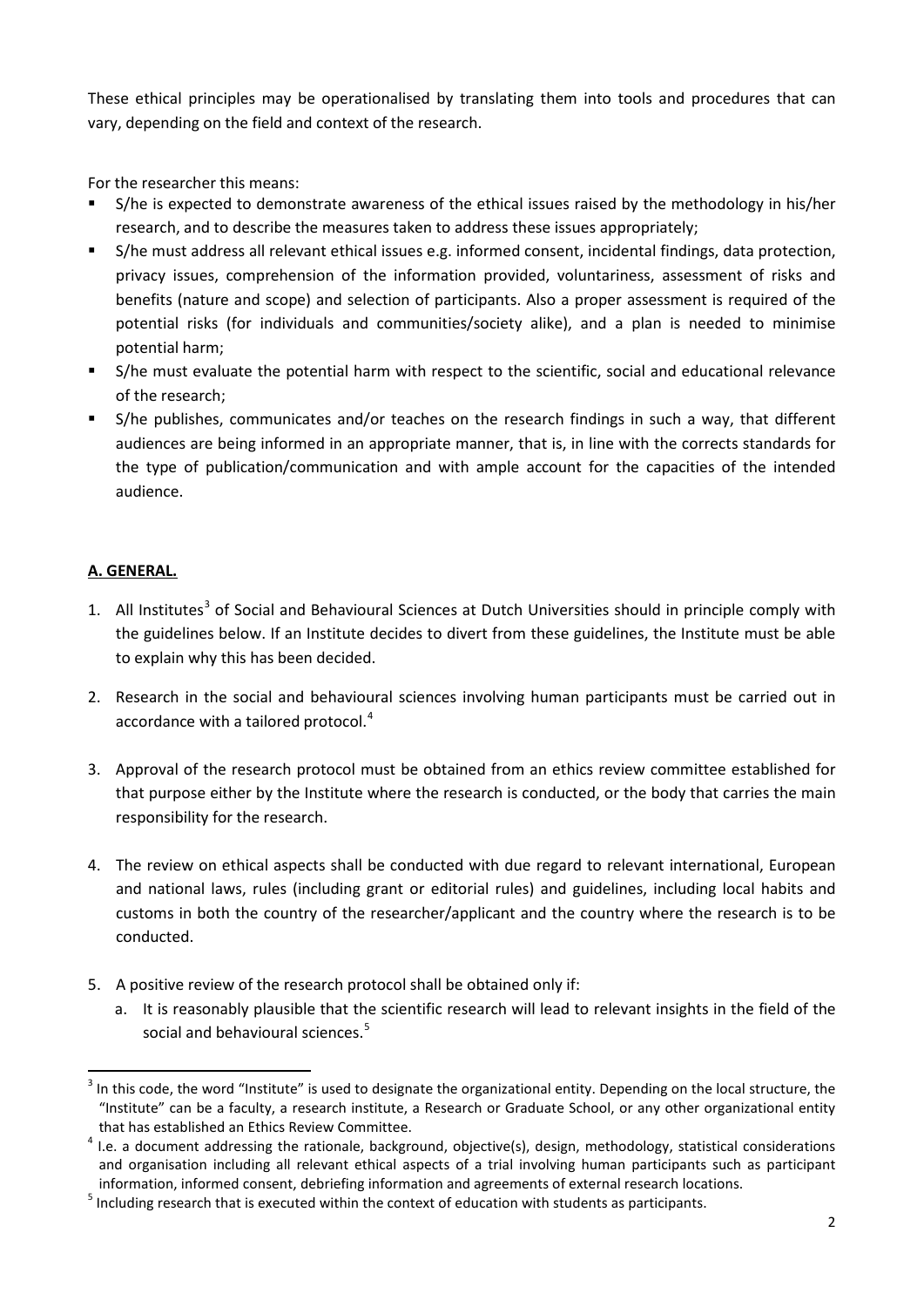- b. It is reasonably plausible that the insights, mentioned under a. cannot be gained by means or methods of scientific research other than research involving human participants, or by alternative means of research of a less intrusive nature.
- c. It is reasonably plausible that the interests being served by the research are in proportion to the difficulties and risks imposed on research participants.
- d. The research meets the requirement of a sound methodology of scientific research.
- e. The research is carried out in suitable locations or Institutes, and carried out or directed by persons with the necessary expertise in the field of scientific research.
- f. The research is carried out in external organisations with the demonstrable permission of the responsible authorities of the organisation in question.
- g. It is reasonably plausible that the fees offered to research participants do not have a disproportionate effect on whether or not they consent to their inclusion in the research.
- h. The person conducting the scientific research and the Institute where the research is carried out receive a compensation not exceeding what can be considered reasonably proportionate to the nature, extent and purpose of the research.
- i. The processing and storage of data is safe-guarded in accordance with the applicable laws and regulations.
- j. The research meets any other requirements that can reasonably be set.
- 6. An ethical review committee may suspend or revoke a positive review of a research protocol if there are reasonable grounds to assume that continuation of the research would lead to the imposition of unacceptable difficulties or risks on the human participants involved.

## **B. INFORMED CONSENT PROCESS**

- 1. During the process of obtaining informed consent from participants, the researcher(s) must provide information that is comprehensible for the target population, and made available beforehand as much as possible (so the subject can make a well thought decision) regarding the:
	- a. voluntariness of participation;
	- b. nature, purpose and duration of the research;
	- c. procedures, including the expected duration and the extend of strain for participants;
	- d. reasonably foreseeable factors that may be expected to influence participants' willingness to participate, such as potential risks, discomfort, adverse effects and benefits;
	- e. right to decline to participate and withdraw from the research once participation has begun, without any negative consequences, and without providing any explanation;
	- f. recording of voices and images, where applicable (see also H);
	- g. confidentiality protection and limitations;
	- h. procedures for incidental findings;
	- i. applicable insurance guarantees (see also I);
	- j. period of time to which the consent applies;
	- k. re-use of specified data in the current, future or other research, where applicable;
	- l. incentives for participation;
	- m. names and details of the responsible researcher and contact person(s) for questions about the research and rights of research participants;
	- n. participants should be informed on the fact that/told that data will be stored and encrypted for a certain period of time.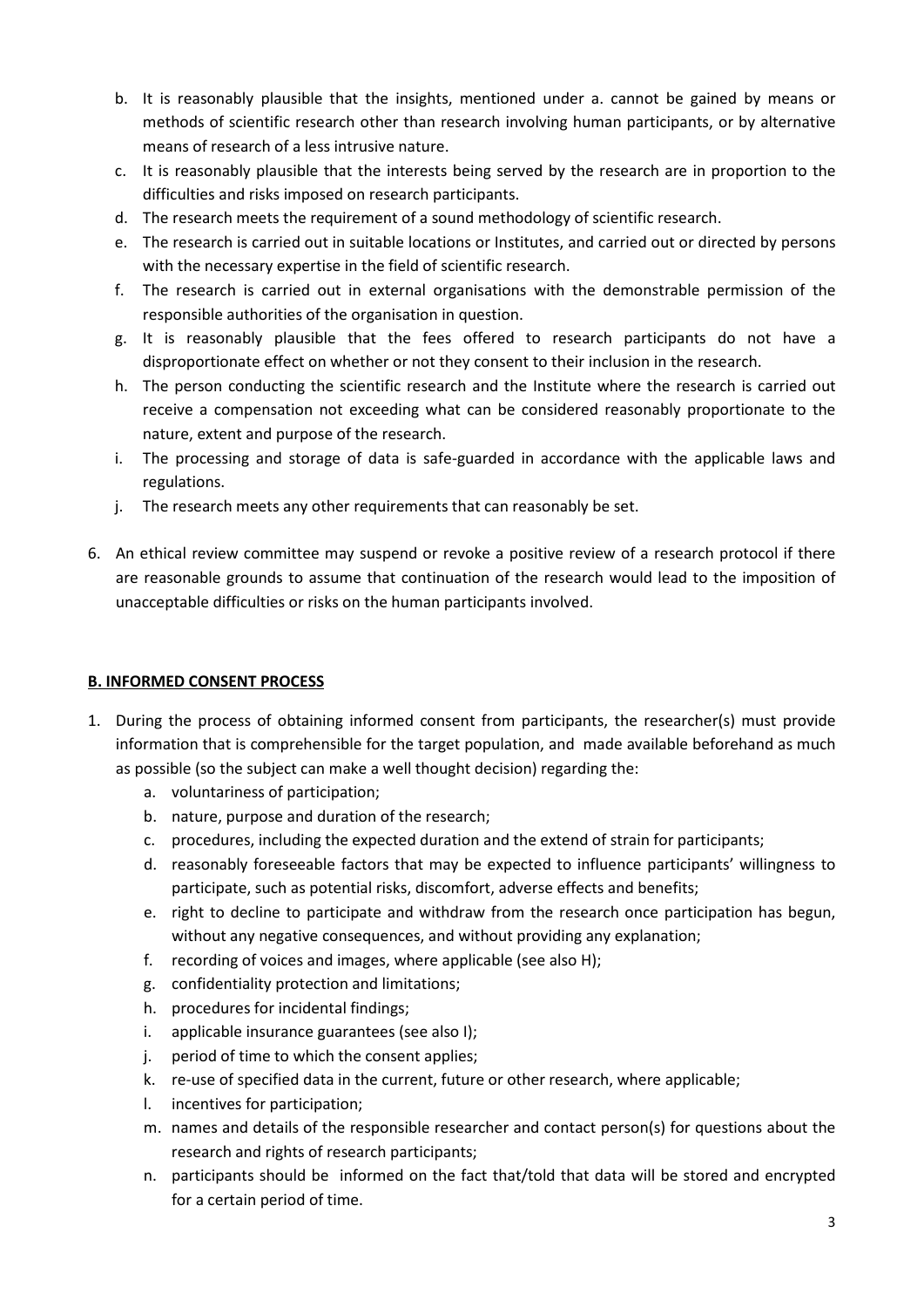- 2. Participants, particularly children and vulnerable adults, including their legal representatives, must be given ample opportunity to understand the nature, purpose and anticipated consequences of research participation, so they are able to give informed consent to the extent to which they are capable to do so.
- 3. Researchers must keep adequate records of when, how and from whom informed consent was obtained, unless this could or proves to be detrimental to participants (see also C.) and/or where the formal registration of the informed consent has a negative effect on the execution of the study.
- 4. Supplemental informed consent (as circumstances indicate) must be obtained when research is conducted over an extended period of time, or when there is a significant change in the nature or focus of the research activities.

#### **C. DATA PROTECTION AND PRIVACY**

There are major risks relating to the disclosure of a person's identity and insufficient protection of private information in social and behavioural sciences research. This, in turn, may lead to discrimination, stigmatisation or psychological discomfort or harm. Thus, considerable effort should be devoted to safeguarding participants' privacy and the confidentiality of data processed in social sciences research. Furthermore, certain groups may be more vulnerable to harm from having information they provide linked to them (e.g. illegal immigrants, victims of home violence, prostitutes, people engaged in criminal activities and HIV-positive employees). In these cases, standard procedures for obtaining written informed consent may be more harmful to the participants than offering them protection and may, therefore, need to be replaced by other measures of protection including verbal informed consent.

## **D. DECEPTION**

- 1. A study may not employ deception unless the use of deception techniques can be justified by the study's significant prospective scientific or applied value and where there is no alternative procedure for effectively collecting the data wanted.
- 2. Prospective participants may not be deceived about research that is reasonably expected to cause physical pain or severe emotional distress. Special consideration must also be given towards additional safeguards required for the preservation of participants' welfare.
- 3. Any deception that is an integral feature of the design and conduct of an experiment must be explained to participants as early as is feasible, preferably at the conclusion of their participation, but no later than by the time of the conclusion of the study data collection. Participants must also be informed that they have the right to withdraw their data without any negative consequences.

#### **E. WITHHOLDING INFORMATION**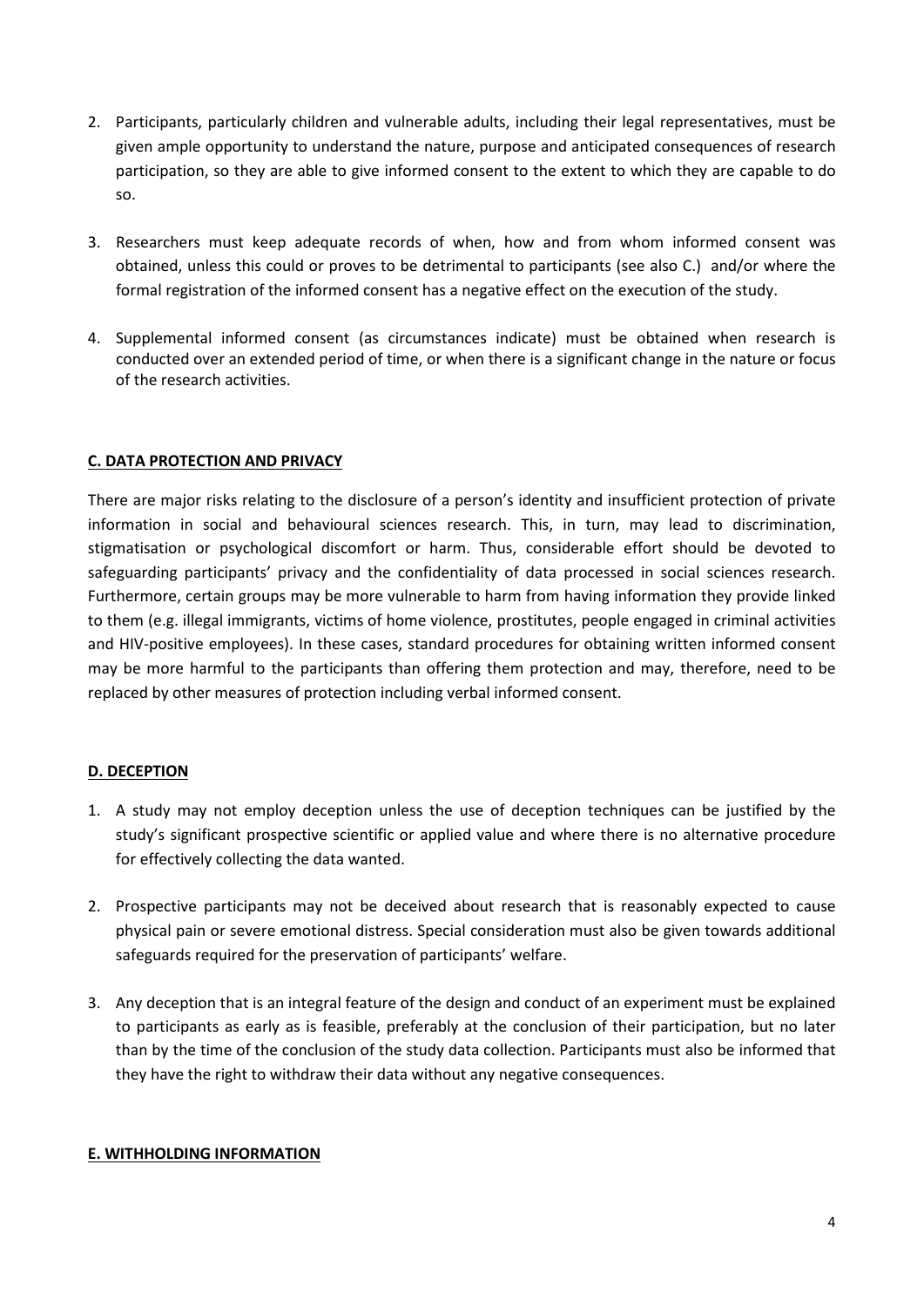Information for participants may be withheld from participants only when it is necessary to preserve the integrity of the research, or if it is shown to be in the public interest. In case information for participants has been withheld, participants will be provided information following their participation in such a manner and to such an extent that, to their judgment, the informed consent remains intact.

#### **F. RESEARCH IN PUBLIC DOMAIN**

Unless informed consent has been obtained, research based on observations of public behaviour must be restricted to situations where people being studied would reasonably expect to be observed by strangers. Research in public places must also consider local cultural values and the privacy of persons who, even when in a public space, may consider themselves unobserved.

## **G. DEBRIEFING**

- 1. Appropriate information regarding the nature and aims of the research, other than that provided when obtaining informed consent, must be provided to the participants. Reasonable steps must be taken to correct any misconceptions participants may have that the researcher is aware of.
- 2. Reasonable measures must be taken to reduce the risk of harm when scientific/ human interests or values justify delaying or withholding such information.
- 3. Reasonable steps must be taken to minimize and repair any harm, should researchers become aware that research procedures have proven detrimental to a participant.

#### **H. RECORDING VOICES AND IMAGES IN RESEARCH**

Informed consent must be obtained from research participants prior to recording their voices or images for data collection unless (1) the research consists solely of naturalistic observations in public places, and the recording will not be used in a manner that could cause personal identification or harm, or (2) the research design includes deception, and consent for the use of the recording was obtained during a debriefing (See also D.2).

#### **I. INSURANCE**

Research must be covered by the regular legal liability insurance of either the Institute where the research is conducted or the body with primary responsibility for conducting such research, assuming the research is part of the regular activities of that Institute. If the latter is not the case, separate insurance must be obtained for research participants.

#### **J. RESEARCH IN OTHER COUNTRIES**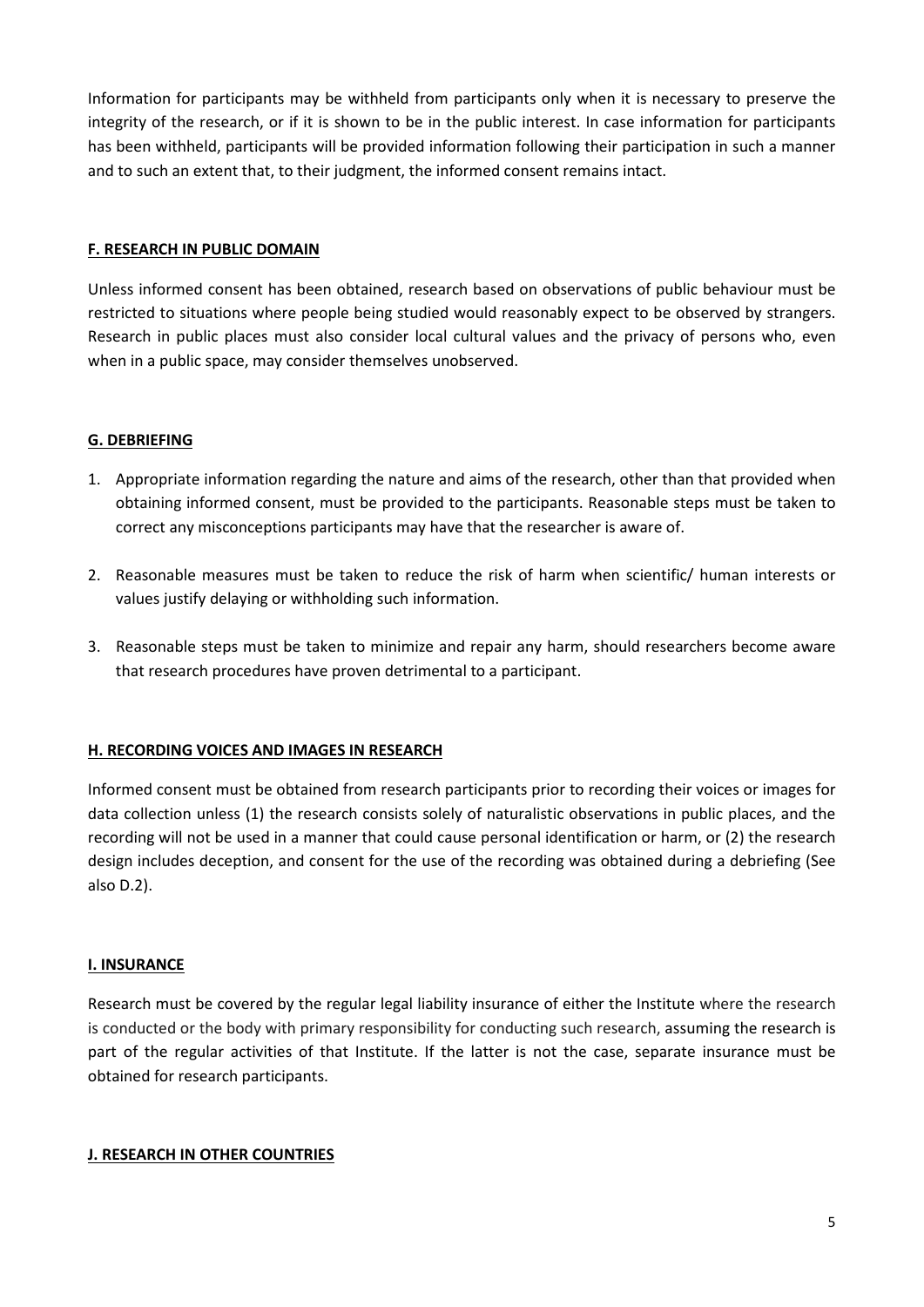- 1. The research must comply with all relevant European and national legislation, and with due regard of all relevant accepted international standards.
- 2. The research projects must benefit all stakeholders, with an emphasis on benefits for research participants and their communities. Special initiatives to support local communities (e.g. benefits generated by the research) can help to achieve this goal.
- 3. If local resources are used, adequate compensation must be provided.
- 4. Potentially vulnerable populations must be able to provide genuine informed consent. This requires taking into account any potential cultural differences, economic and linguistic barriers and levels of education and illiteracy.
- 5. Even if adequate scientific and ethics infrastructure is not available, the relevant local and independent approval needs to be provided in accordance with the customs and traditions of the society concerned.

## **K. ETHICS COMMITTEE**

- 1. The social and behavioural sciences ethics committee must consist of at least five members, to be appointed by the board of the Institute where the research is conducted. The ethics review committee acts as an advisory body to the board of the Institute.
- 2. In order to guarantee the independence of the ethics review committee, the committee must have at least one member who is not on the scientific staff of the Institute where the research is conducted. All other committee members must be tenured staff of the Institute.
- 3. The committee should preferably consist of one member who is an expert in ethics/philosophy, and one an expert in judicial matters, having preferably at least a Master of Law degree. The expertise of the other members of the committee must cover the major research lines of the Institute. The board may appoint substitutes for the expert members.
- 4. The board will appoint one of the members as committee chair; the board may also appoint a vice chair.
- 5. The board appoints an executive secretary to the ethics review committee. The executive secretary is responsible for all procedural aspects with due regard to the committee and its mission. The executive secretary may be a member of either the Institute's academic staff or support staff, and could also cover the legal expertise as mentioned in ad 3.
- 6. The chair, vice chair (if appointed) and executive secretary constitute the executive board of the ethics review committee.
- 7. The ethics review committee may be extended (temporarily or permanently) by non-voting advisors.